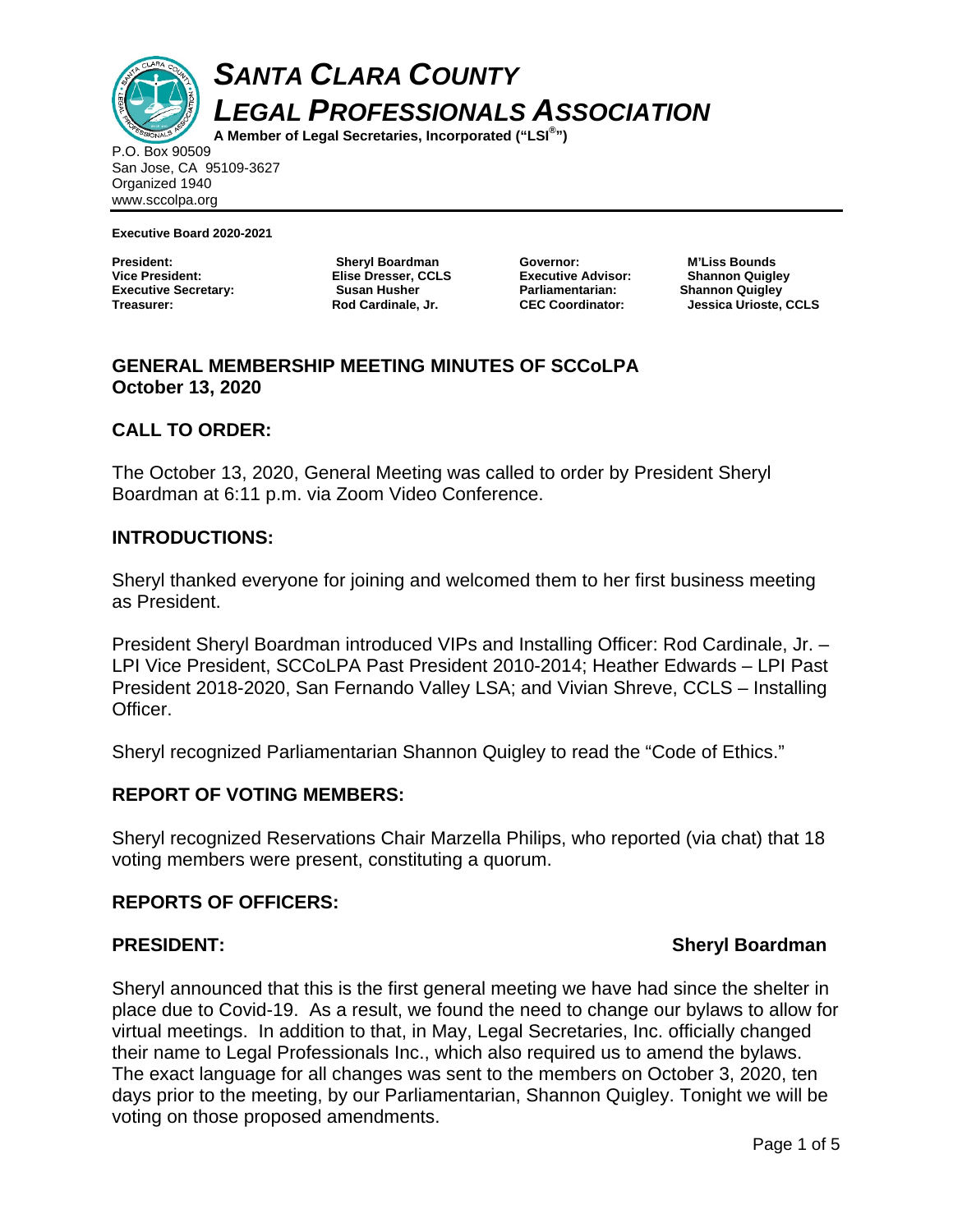# **PROPOSED BYLAW AMENDMENT NO. 1:**

Sheryl recognized Executive Secretary Susan Husher to read Bylaw Amendment No. 1

Susan announced that this amendment is proposed by the Executive Committee to allow for general membership meeting attendance by virtual means, and read:

#### **Article X – Meetings, Section 1, Regular Meetings:**

#### **Currently Reads**:

Section 1: Regular Meetings. The regular meetings of this Association shall be held on the second Tuesday of each month, at such place as may be determined by the Executive Board, except that if such regular meeting falls on a holiday, an alternate date may be chosen for that particular meeting. The time of a meeting may be changed by a quorum vote at a previous meeting. In an emergency, the Executive Board, by a quorum vote, may change the date of a meeting.

If the amendment is adopted, the Article will read as follows:

Section 1: Regular Meetings. The regular meetings of this Association shall be held on the second Tuesday of each month, at such place as may be determined by the Executive Board, except that if such regular meeting falls on a holiday, an alternate date may be chosen for that particular meeting. Notwithstanding the foregoing, in an emergency situation as determined by the Executive Committee, members who are not present in person shall have the right to participate by internet meeting service, subject to any limitations established in rules adopted by the general membership to govern such participation. The time of a meeting may be changed by a quorum vote at a previous meeting. In an emergency, the Executive Board, by a quorum vote, may change the date of a meeting.

Sheryl announced that the motion on the floor is to allow for general membership meeting attendance by virtual means. Sheryl asked if there was any discussion, which there was not. The amendment was moved and seconded, and Sheryl called for a vote and everyone was in favor so she announced that the "Ayes have it," and the Bylaw Amendment was adopted.

## **PROPOSED BYLAW AMENDMENT NO. 2:**

Sheryl recognized Executive Secretary Susan Husher who read Bylaw amendment No. 2.

Susan announced that this amendment is proposed by the Executive Committee to address the name change from Legal Secretaries Inc. (LSI) to Legal Professionals Inc. (LPI), and read: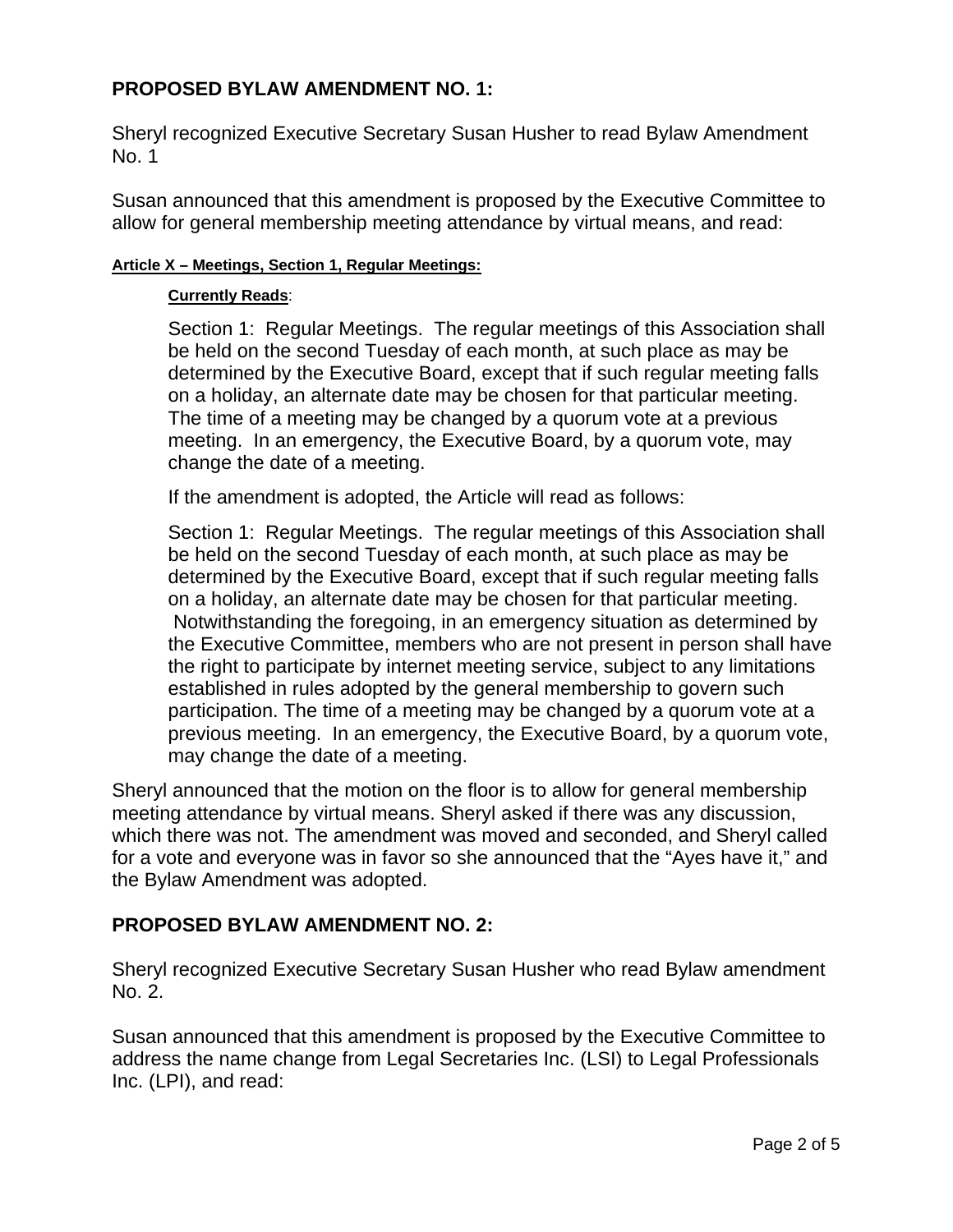#### **Article I – Name, Section 2:**

#### **Currently Reads**:

Section 2: This Association shall be affiliated with LEGAL SECRETARIES, INCORPORATED, also known as LSI.

If the amendment is adopted, the Article will read as follows:

Section 2: This Association shall be affiliated with LEGAL PROFESSIONALS, INCORPORATED, also known as LPI.

The Parliamentarian shall have the proviso to change the name to LEGAL PROFESSIONALS, INCORPORATED, and the acronym to LPI, anywhere they appear in the Bylaws.

Sheryl announced that the motion on the floor is to change the name from Legal Secretaries Incorporated to Legal Professionals Incorporated anywhere they appear in the bylaws. Sheryl asked if there was any discussion, which there was not. The amendment was moved and seconded, and Sheryl called for a vote and everyone was in favor so she announced that the "Ayes have it," and the name Legal secretaries Inc has been changed to Legal Professionals Inc., and the acronym LSI has been changed to LPI everywhere they appear in the Bylaws.

## **Standing Rule Amendment NO. 1:**

Sheryl announced that now that we have approved the Bylaw amendments, the Executive Committee recommends adding a new section in the Standing Rules to address procedures related to virtual Membership meetings.

Proposed Standing Rule 33 was emailed to the members (last night) and was displayed on the screen. The proposed Standing Rule addition is to address the procedures related to virtual membership meetings.

Sheryl asked if there was any discussion, which there was not. It was moved and seconded that the Proposed Standing Rule 33 be added to the SCCOLPA Standing Rules. Sheryl announced that "The Aye's have it" and Standing Rule 33 was added to the SCCOLPA Standing Rules.

Sheryl announced that since this is the first meeting since March, we now need to approve the minutes from March, and the Treasurer reports. Sheryl recognized Executive Secretary Susan Husher, who stated:

 "The March 10, 2020 general meeting minutes have been posted to the website. I move that the March 10, 2020 general meeting minutes be approved as published."

It was moved and seconded that the March 10, 2020 general meeting minutes be approved as published. Sheryl asked if there was any discussion, which there was not. Sheryl announced that the Ayes have it - and "The minutes are approved as published."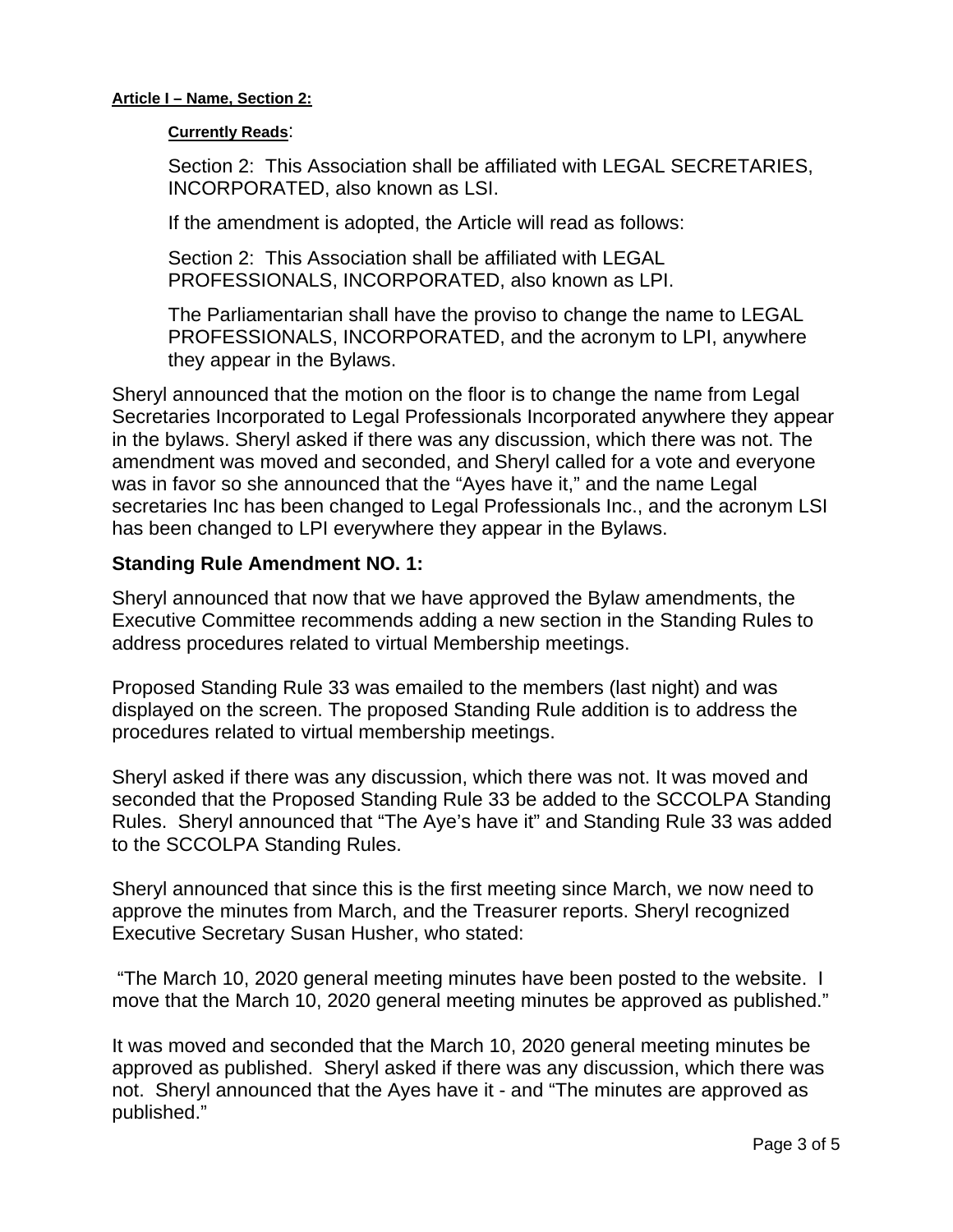# **Report of Treasurer - Rod Cardinale, Jr.**

Sheryl recognized Treasurer Rod Cardinale, Jr., who reported that the April - September 2020 Treasurer's Reports have been posted to the website, and asked if there were any corrections or additions to the posted Treasurer's report. There were none. Rod recommended that the actions of the Treasurer in paying the routine bills from April - October 2020 be ratified.

Sheryl announced that it has been recommended that the actions of the Treasurer in paying the routine bills from April - October 2020 be ratified. Sheryl asked if there was any discussion, which there was not, and called for a vote. The recommendation was been adopted, and the Treasurer's reports are approved subject to audit.

## **NEW BUSINESS**

Sheryl announced that we have one final board recommendation that she was very excited about, and recognized Executive Secretary Susan Husher, who reported:

The Board recommends due to her longtime commitment to LPI and SCCoLPA, that Linda Neuman be awarded SCCoLPA lifetime membership.

Sheryl announced that it has been recommended that Linda Neuman be awarded SCCoLPA Lifetime Membership, and asked if there was any discussion, which there was not, and called for a vote. The recommendation was approved. Sheryl was the first to congratulate Linda, on this honor, and on behalf of the entire Board and the SCCoLPA membership, thanked her for all your years of dedication and service. Sheryl stated that we are looking forward to our conference in 2022 and all Linda's amazing decorations.

Sheryl then recognized Parliamentarian, Shannon Quigley who gave her outgoing President's message and presented the 2019-2020 Rod Cardinale, Jr. President's Award to Mark Dresser.

## **ANNOUNCEMENTS**

Vivian Shreve announced that she received a notification from Robert Half that they are looking for a Litigation/IP Assistant, preferably with 5 years experience; approximately \$100,000/year. If interested, contact Robert Half.

## **ADJOURN MEETING**

There being no further business to come before the membership, the business portion of this meeting was adjourned at 6:27 p.m.The next meeting of SCCOLPA will be held on November 10, 2020, at 6:00 p.m., via Zoom videoconference.